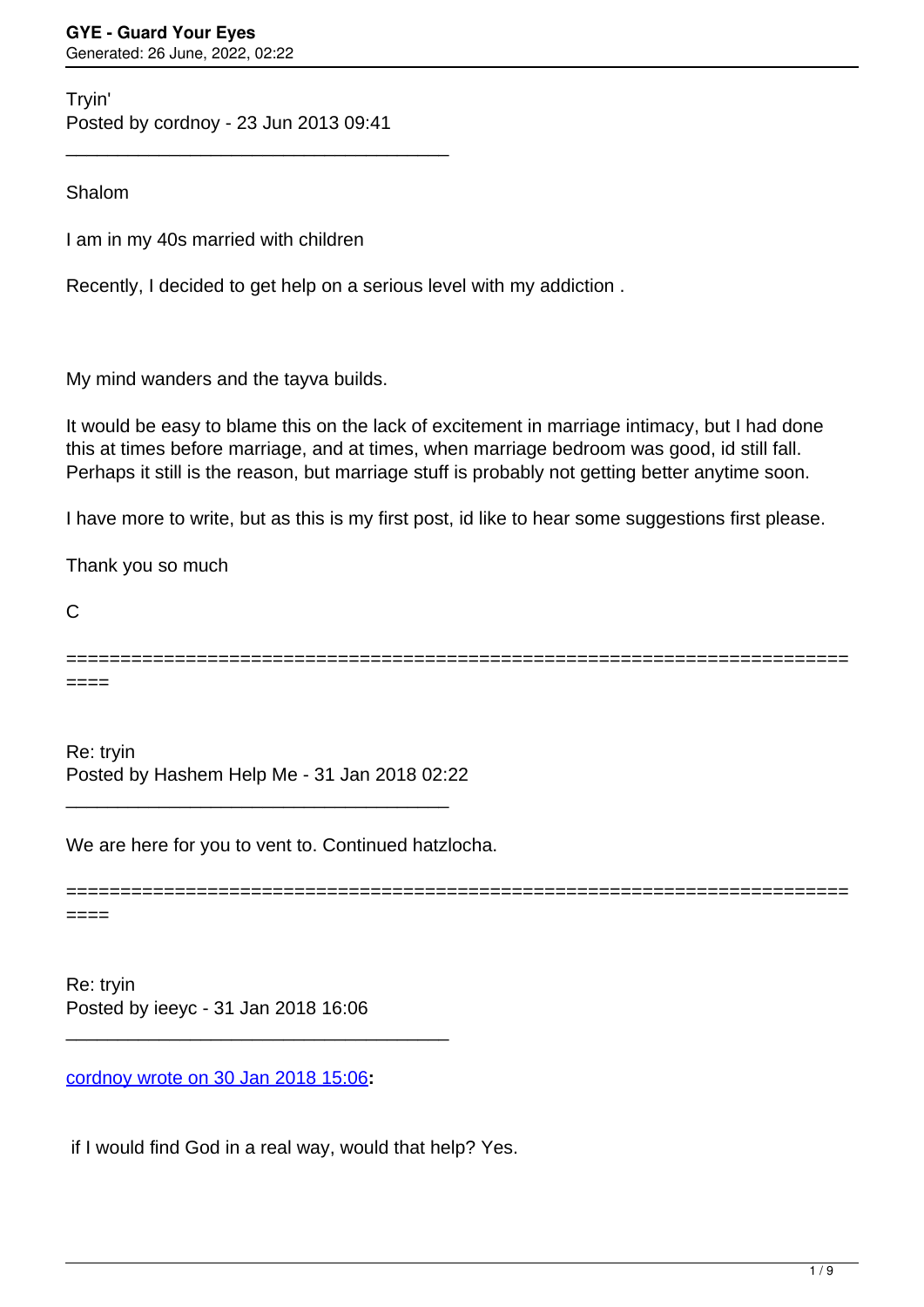hi ,i was reading your great post ,i dont know if i belong here or if my words will have any effect but it doesnt hurt to try ,i found G-d (sorry i was brought up with a dash in middle , i aint holier than you)by reading seriously (without skeptism)Rabbi Avigdor Millers seforim ,especialy Rejoice O` Youth.He was a great man who knew our genaration already back in the 50`s until he was niftar who introduced Hashem in a real way in the lives of many Talmidei Chachomim and Mashpiam.just saying.

========================================================================

====

Re: tryin Posted by eslaasos - 31 Jan 2018 16:34

\_\_\_\_\_\_\_\_\_\_\_\_\_\_\_\_\_\_\_\_\_\_\_\_\_\_\_\_\_\_\_\_\_\_\_\_\_

[cordnoy wrote on 30 Jan 2018 15:06](/forum/1-Break-Free/326157-Re-tryin)**:**

I don't need others to resolve my tensions; I don't need the connection to soothe the lack of connection.

it was about learnin' to be comfortable in my own damn skin - as bad and ugly and filthy as it was/is. **Can I live with myself knowin' what I did and what i think? The answer was and is yes, providin' that I work recovery steps.** Do I wanna remain a self-pleasin', ego maniac, selfcentered, jealous, connivin', lyin' prick? Nope. So, I work the steps

Just doing chazara of what really speaks to me, even though I can't fully relate as much as I would like to. Thank you.

======================================================================== ====

Re: tryin Posted by cordnoy - 31 Jan 2018 20:35

\_\_\_\_\_\_\_\_\_\_\_\_\_\_\_\_\_\_\_\_\_\_\_\_\_\_\_\_\_\_\_\_\_\_\_\_\_

[ieeyc wrote on 31 Jan 2018 16:06](/forum/1-Break-Free/326236-Re-tryin)**:**

[cordnoy wrote on 30 Jan 2018 15:06](/forum/1-Break-Free/326157-Re-tryin)**:**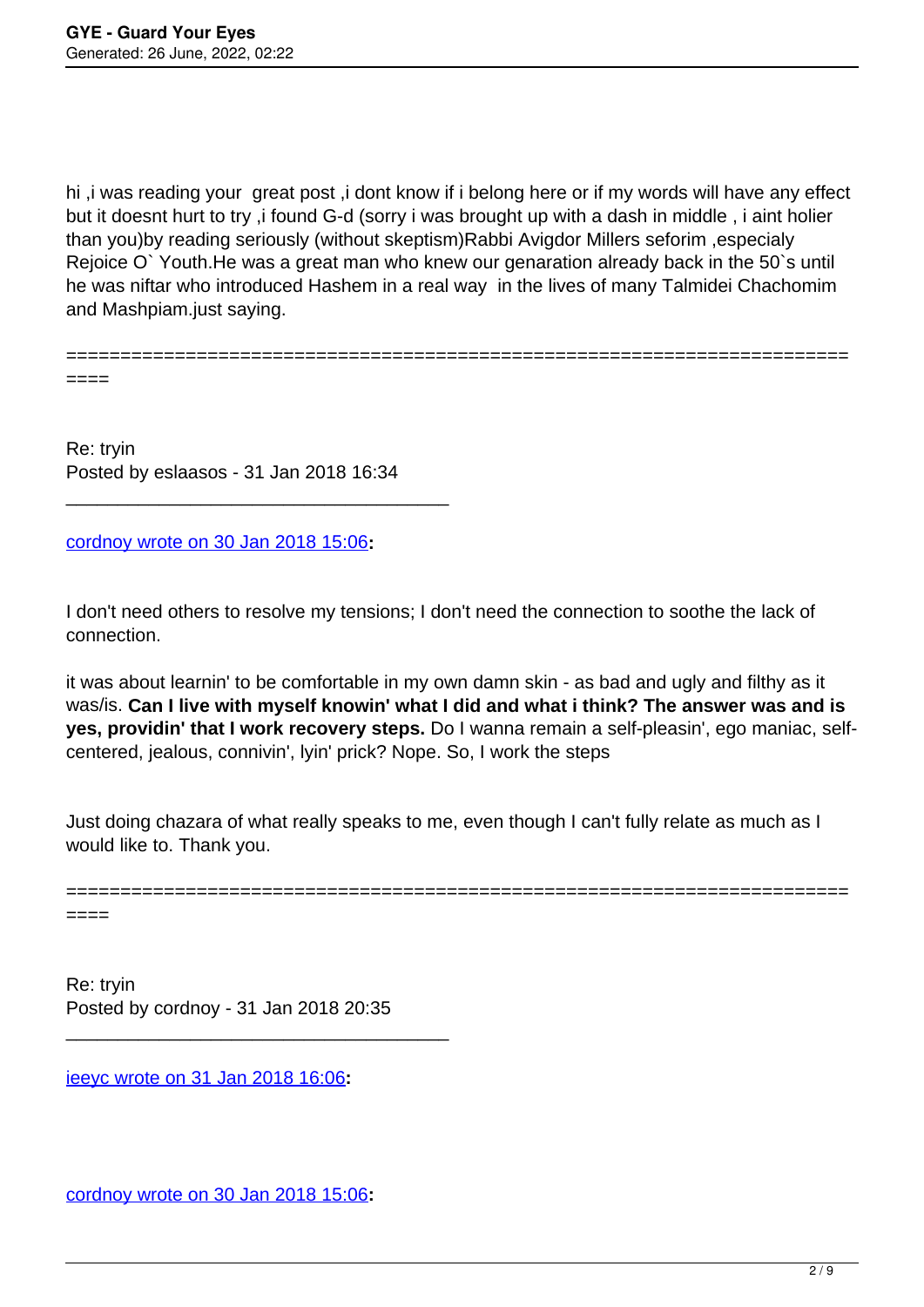if I would find God in a real way, would that help? Yes.

hi ,i was reading your great post ,i dont know if i belong here or if my words will have any effect but it doesnt hurt to try ,i found G-d (sorry i was brought up with a dash in middle , i aint holier than you)by reading seriously (without skeptism)Rabbi Avigdor Millers seforim ,especialy Rejoice O` Youth.He was a great man who knew our genaration already back in the 50`s until he was niftar who introduced Hashem in a real way in the lives of many Talmidei Chachomim and Mashpiam.just saying.

Thanks. I listened to several of his tapes, until he said: if your child goes off the derech, don't love him. Maybe he meant somethin' else, but it didn't sound like it.

======================================================================== ====

====

Re: tryin Posted by ieeyc - 01 Feb 2018 02:45

\_\_\_\_\_\_\_\_\_\_\_\_\_\_\_\_\_\_\_\_\_\_\_\_\_\_\_\_\_\_\_\_\_\_\_\_\_

i dont know what he meant , maybe he meant it literaly,all i know is that when my child when off the derech all the mechanchim that i spoke too encouraged love and acceptance ,and to try to keep the child at home, one of them is a mechanech that all the Roshei Yeshivos of a certain makom Torah send parents of kids at risk to(and he really is great!) , BH thats what we did and BH little by little the child is coming back.(mainly thanks to that mechanich)

if Rabbi miller would have advised differently, all i know is he had a right to say his pure daas Torah,he was a gadol accepted by many gedolim.but put that aside ,the sefer rejoice o youth doesnt mention any thing of these things just real Emuna and what is Avodas Hashem,and its a very enjoyable reading, and im sure an educated person like you will enjoy it and become a different person. i probably dont come to your shoelaces from what ive heard about you here, but you did mention this thing about finding G-d,i dont see any contradiction to reading his

========================================================================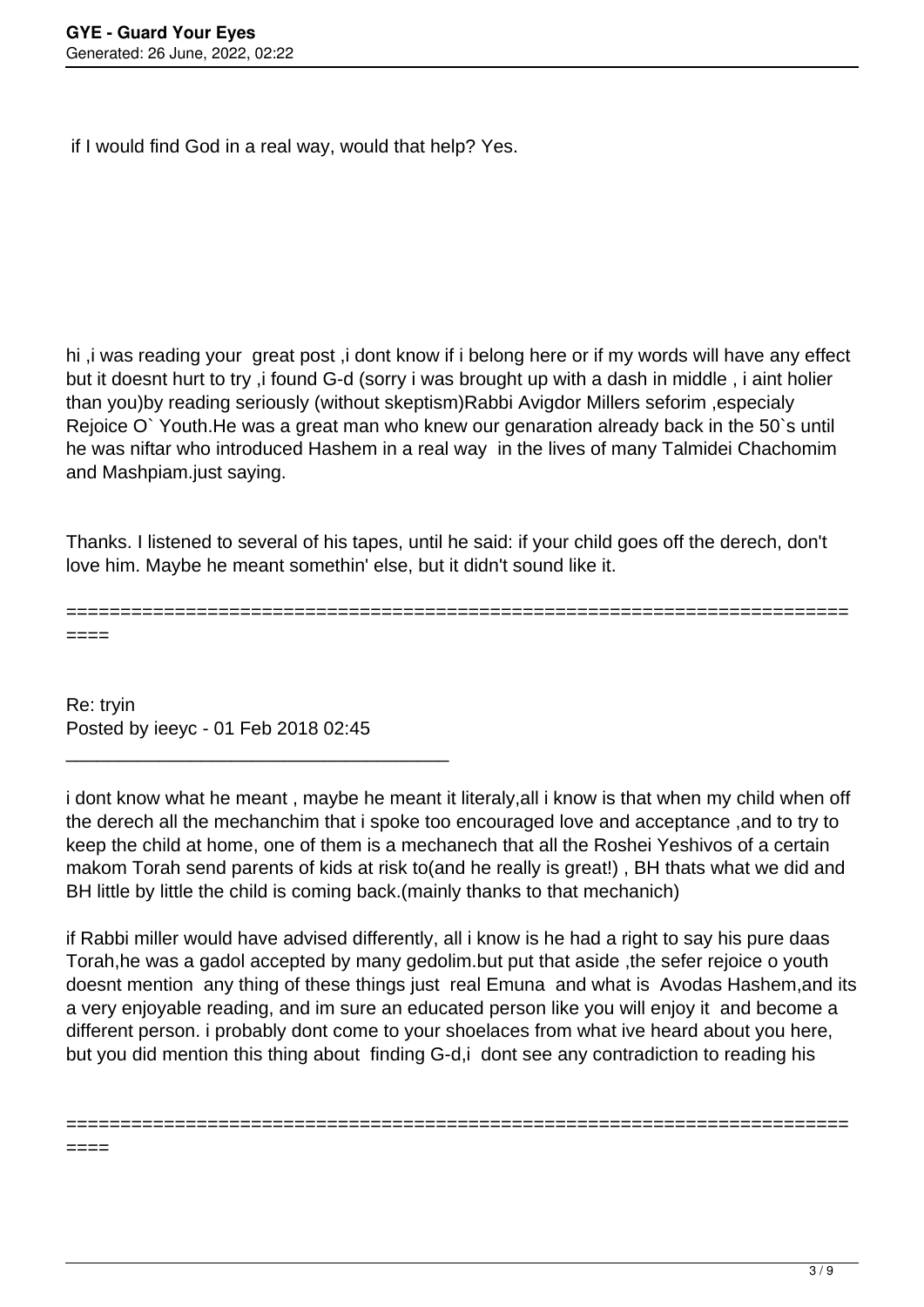Re: tryin Posted by Singularity - 01 Feb 2018 11:15

\_\_\_\_\_\_\_\_\_\_\_\_\_\_\_\_\_\_\_\_\_\_\_\_\_\_\_\_\_\_\_\_\_\_\_\_\_

## [ieeyc wrote on 01 Feb 2018 02:45](/forum/1-Break-Free/326266-Re-tryin)**:**

i dont know what he meant , maybe he meant it literaly,all i know is that when my child when off the derech all the mechanchim that i spoke too encouraged love and acceptance ,and to try to keep the child at home, one of them is a mechanech that all the Roshei Yeshivos of a certain makom Torah send parents of kids at risk to(and he really is great!) , BH thats what we did and BH little by little the child is coming back.(mainly thanks to that mechanich)

if Rabbi miller would have advised differently, all i know is he had a right to say his pure daas Torah,he was a gadol accepted by many gedolim.but put that aside ,the sefer rejoice o youth doesnt mention any thing of these things just real Emuna and what is Avodas Hashem,and its a very enjoyable reading, and im sure an educated person like you will enjoy it and become a different person. i probably dont come to your shoelaces from what ive heard about you here, but you did mention this thing about finding G-d,i dont see any contradiction to reading his

sefer and loving every jew eventhough they are off the derech.just saying.

To give credit where it's due, The book "Rejoice O Youth" basically saved me from going off the derech back in 2012. Sometimes the Rov says harsh stuff but I like it.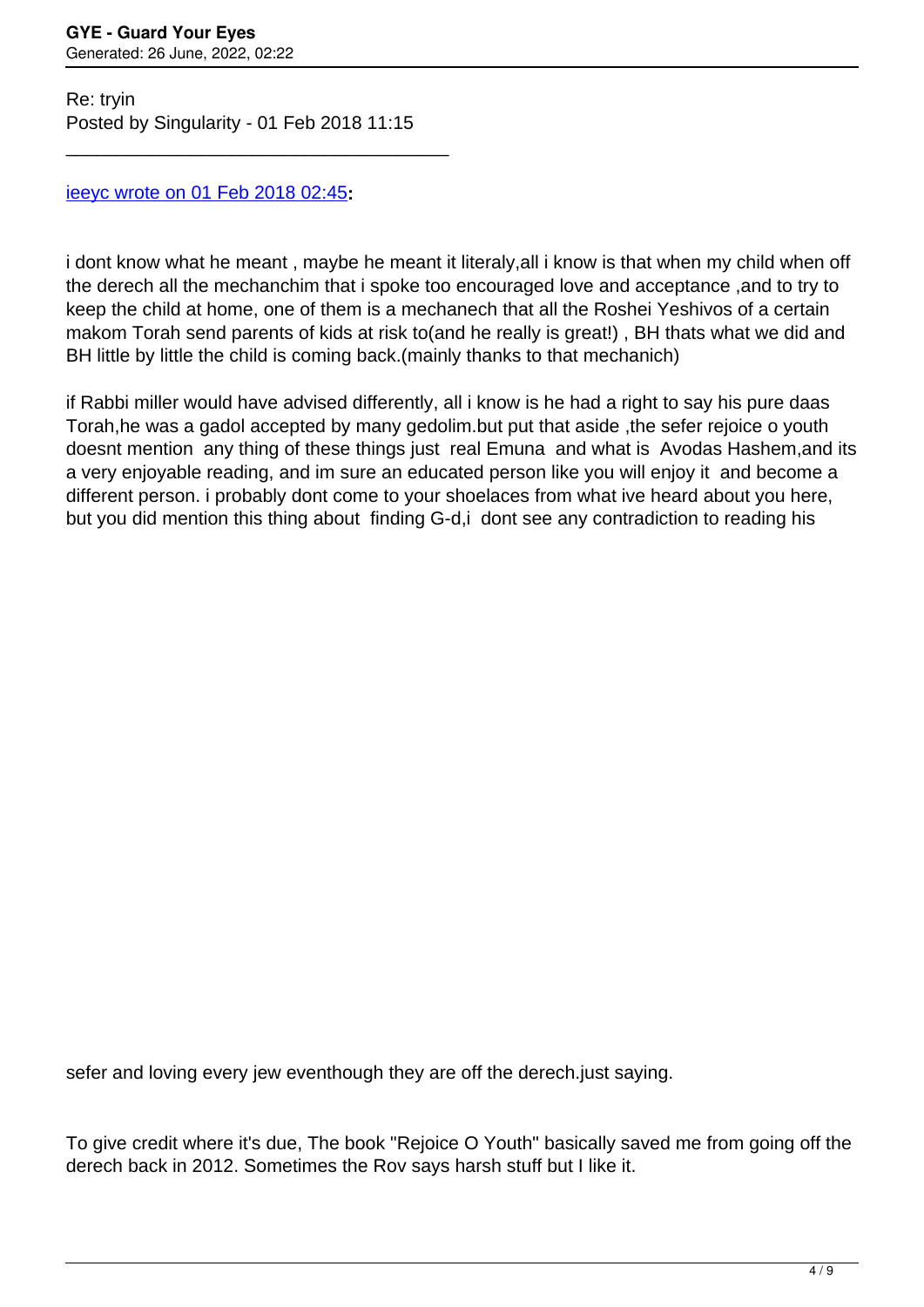====

Re: tryin Posted by Markz - 02 Feb 2018 16:10

Dear Rabbi Cordnoy

Sometimes the Rabbi says harsh stuff but I like it

\_\_\_\_\_\_\_\_\_\_\_\_\_\_\_\_\_\_\_\_\_\_\_\_\_\_\_\_\_\_\_\_\_\_\_\_\_

======================================================================== ====

========================================================================

Re: tryin Posted by AvigdorBenYisroel - 04 Feb 2018 02:49

\_\_\_\_\_\_\_\_\_\_\_\_\_\_\_\_\_\_\_\_\_\_\_\_\_\_\_\_\_\_\_\_\_\_\_\_\_

[ieeyc wrote on 01 Feb 2018 02:45](/forum/1-Break-Free/326266-Re-tryin)**:**

i dont know what he meant , maybe he meant it literaly,all i know is that when my child when off the derech all the mechanchim that i spoke too encouraged love and acceptance ,and to try to keep the child at home, one of them is a mechanech that all the Roshei Yeshivos of a certain makom Torah send parents of kids at risk to(and he really is great!) , BH thats what we did and BH little by little the child is coming back.(mainly thanks to that mechanich)

if Rabbi miller would have advised differently, all i know is he had a right to say his pure daas Torah,he was a gadol accepted by many gedolim.but put that aside ,the sefer rejoice o youth doesnt mention any thing of these things just real Emuna and what is Avodas Hashem,and its a very enjoyable reading, and im sure an educated person like you will enjoy it and become a different person. i probably dont come to your shoelaces from what ive heard about you here, but you did mention this thing about finding G-d,i dont see any contradiction to reading his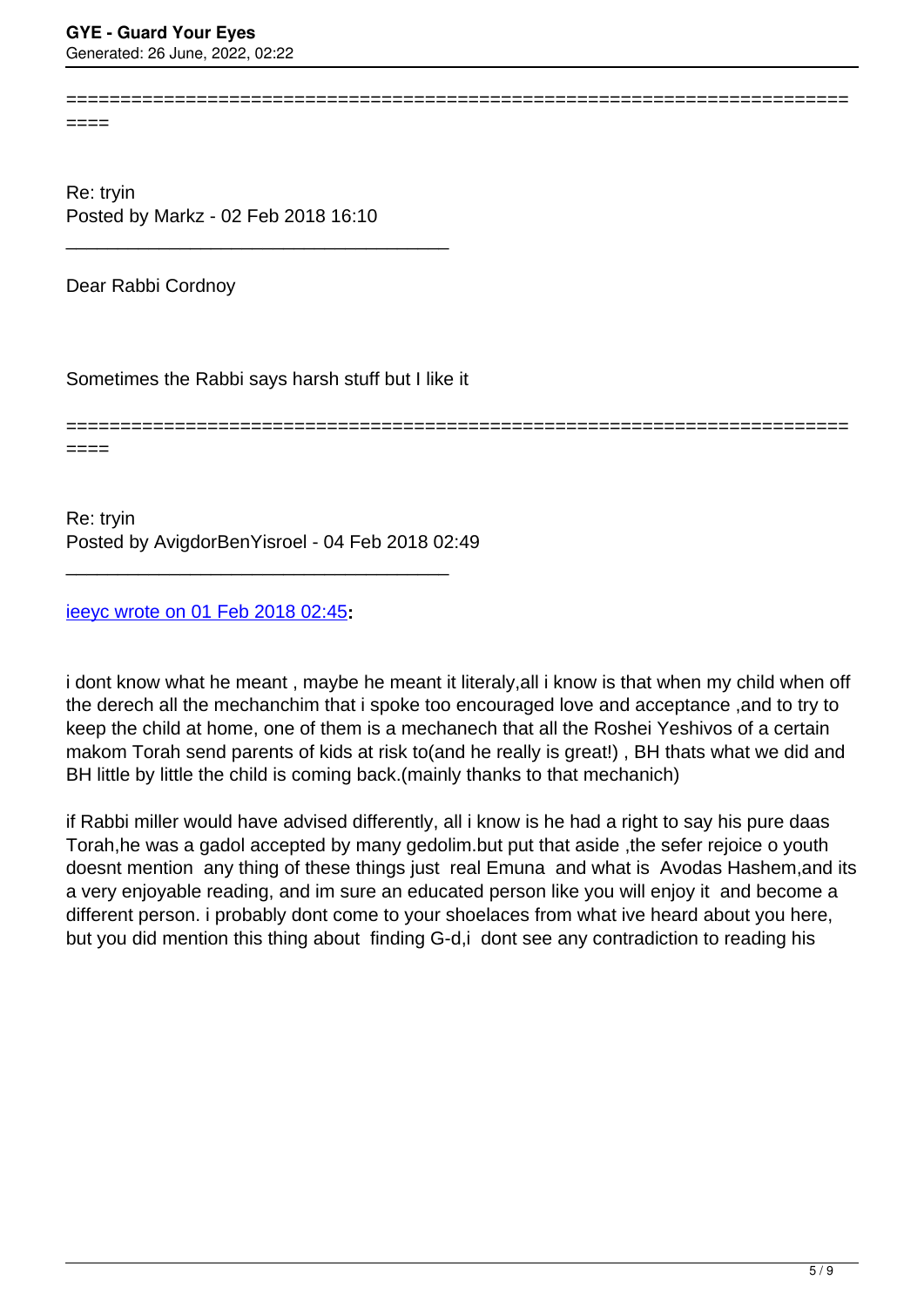Very well said

====

Re: tryin Posted by yiraishamaim - 04 Feb 2018 11:57

\_\_\_\_\_\_\_\_\_\_\_\_\_\_\_\_\_\_\_\_\_\_\_\_\_\_\_\_\_\_\_\_\_\_\_\_\_

[AvigdorBenYisroel wrote on 04 Feb 2018 02:49](/forum/1-Break-Free/326379-Re-tryin)**:**

[ieeyc wrote on 01 Feb 2018 02:45](/forum/1-Break-Free/326266-Re-tryin)**:**

i dont know what he meant , maybe he meant it literaly,all i know is that when my child when off the derech all the mechanchim that i spoke too encouraged love and acceptance ,and to try to keep the child at home, one of them is a mechanech that all the Roshei Yeshivos of a certain makom Torah send parents of kids at risk to(and he really is great!) , BH thats what we did and BH little by little the child is coming back.(mainly thanks to that mechanich)

========================================================================

if Rabbi miller would have advised differently, all i know is he had a right to say his pure daas Torah,he was a gadol accepted by many gedolim.but put that aside ,the sefer rejoice o youth doesnt mention any thing of these things just real Emuna and what is Avodas Hashem,and its a very enjoyable reading, and im sure an educated person like you will enjoy it and become a different person. i probably dont come to your shoelaces from what ive heard about you here, but you did mention this thing about finding G-d,i dont see any contradiction to reading his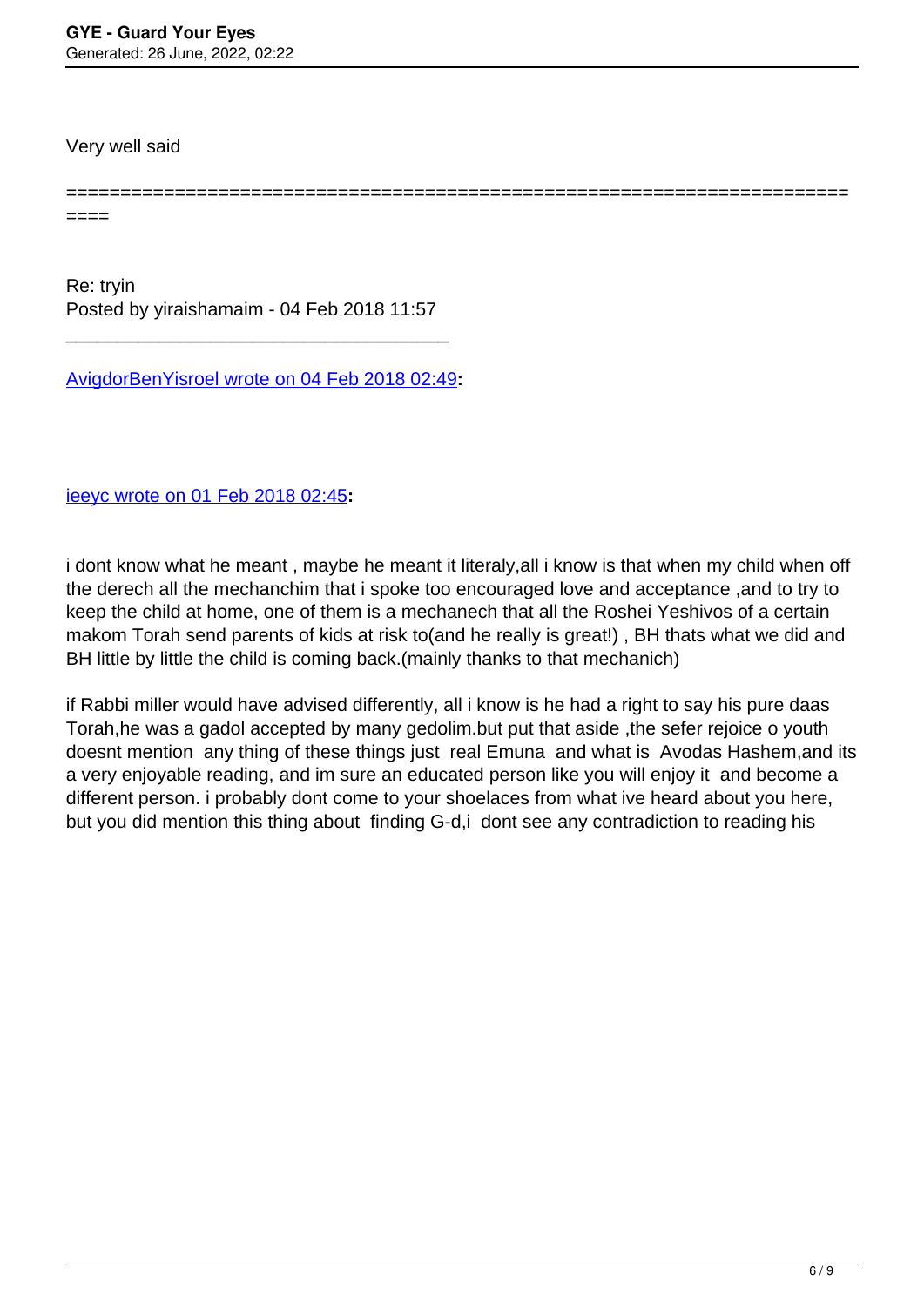Very well said

Rabbi Miller was without question a true Gadol Batorah who changed the lives of countless individuals. His insights are truly remarkable. Please keep in mind that certain acceptable social responses and attitudes do change in the course of time. Example: striking a child due to misconduct was considered o.k. and even an effective means of disciplining.(as long as it wasn't out of anger) In the last few decades or so Rabbi Wolbe claimed that this was no longer effective and should not be used anymore. How to deal with a wayward child is probably similar.

Rabbi Miller passed in 2001 at the ripe old age of 93

======================================================================== ====

Re: tryin Posted by cordnoy - 15 Feb 2018 14:23

I have been meanin' to write this for a while:

\_\_\_\_\_\_\_\_\_\_\_\_\_\_\_\_\_\_\_\_\_\_\_\_\_\_\_\_\_\_\_\_\_\_\_\_\_

In Beshalach, it says: So Moses said to Joshua, Pick men for us, and go out and fight against Amalek. Tomorrow I will ….. Now Moses hands were heavy; so they took a stone and placed it under him, and he sat on it. Aaron and Hur supported his hands…..

Targum Yonasan provides a fascinating insight: Moses our Teacher was punished (and he lost the ability of lifting his hands upwards) because he did not act with 'zerizus' – he delayed the battle until the morrow; he should have removed the tumah from the land immediately and not procrastinate in delivering the salvation for the Jewish people.

Reb Meilech Beiderman adds: In truth, the Tzaddikim have already hinted this in the verse itself: and go out and fight against Amalek tomorrow – it is incumbent upon us to immediately wage battle and eradicate the 'Amalek' that resides within us that threatens every one of our good deeds – and attempts to delay them until the morrow. He encourages us to think as follows: "Behold I am what I am today, and God-willing, tomorrow, I will take myself to serve God." This is actually the manner of the Evil Inclination – first he connives us into thinking that all hope is lost – we will never be able to remedy that which we sinned and stained our souls. Or he will convince us that we will never be able to remain steadfast in our commitments, so why bother?! If he realizes that the person will not be listening to him, he tries a different tactic by using his slippery tongue, and he says: "It is preferable that you start fresh and clean tomorrow" – his intention is to postpone the willingness to do good and thus the person's inspiration will be weakened. It will then be easier for him to convince you the next day that it is not worth it at all.

Hence, the quote: Today! Dammit! Today!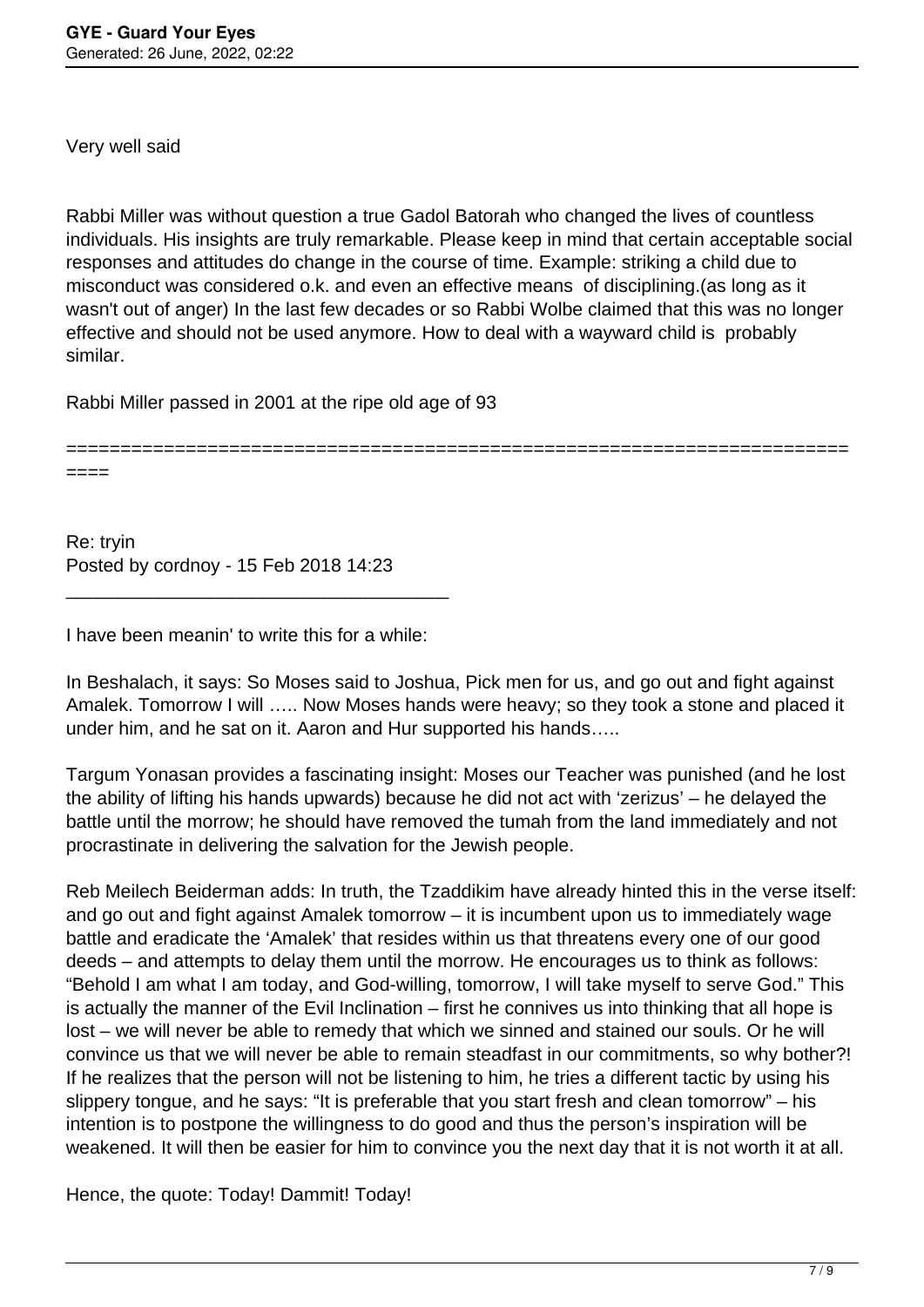====

Re: tryin Posted by Gevura Shebyesod - 15 Feb 2018 14:46

\_\_\_\_\_\_\_\_\_\_\_\_\_\_\_\_\_\_\_\_\_\_\_\_\_\_\_\_\_\_\_\_\_\_\_\_\_

Nice!

In truth it can be turned around the other way as well. Sometimes an effective tactic against an urge is to tell yourself to push it off until later, and by then hopefully we will be in a more rational state of mind and be able to ignore it and move on to other things. In this way we use the YH's own weapon against him. This can be also seen hinted in the Pasuk "Go out and fight against Amalek - (by saying) Tomorrow!"

========================================================================

======================================================================== ====

Re: tryin Posted by cordnoy - 16 Feb 2018 13:59

\_\_\_\_\_\_\_\_\_\_\_\_\_\_\_\_\_\_\_\_\_\_\_\_\_\_\_\_\_\_\_\_\_\_\_\_\_

Everythin' good comes at the price of some other pain, risk of shame or disapproval. I tend to choose the familiar pains over new ones.

========================================================================

I think that's probably too bad.

====

Re: tryin Posted by Josephsbrother - 20 Feb 2018 09:49

\_\_\_\_\_\_\_\_\_\_\_\_\_\_\_\_\_\_\_\_\_\_\_\_\_\_\_\_\_\_\_\_\_\_\_\_\_

Today yes today there need to be victory, today is just as much a part of eternity and any of tomorrow kingdom of victory, for from now to forever, and this day may I really havwe something to praise HaShem for, that today with the infinite help I control my desires, and they became a blessing for me, and not any other human losted because I stole of them, the things that would be of their abundance. Yes I do, I come to this site for a breath of inspiration, I leave its halls with healing in my wings, I know I can wait now the unfruitful hour, for my Maker has given and a covenant of living that makes it possible that all men can and will thrive.